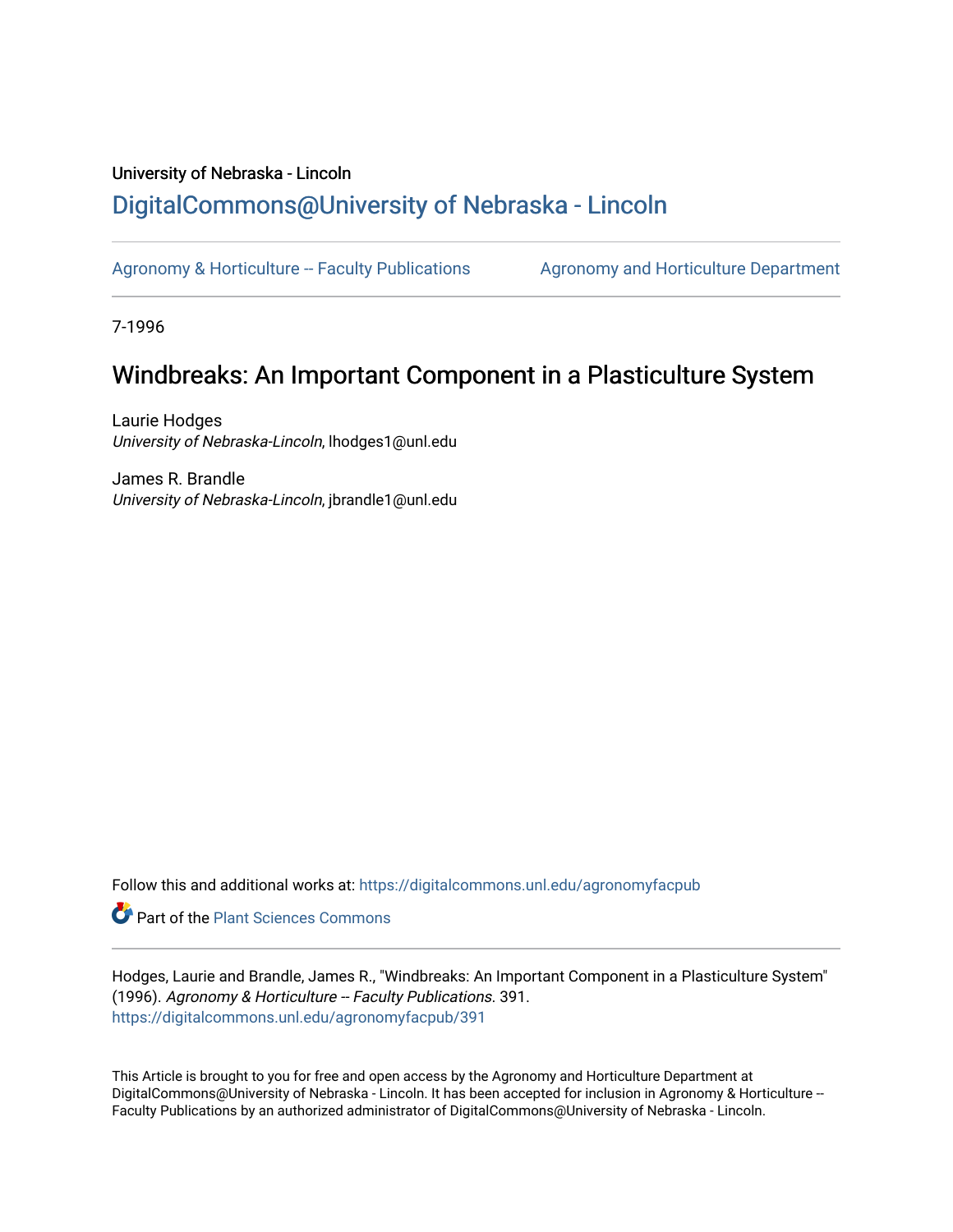# **Plasticulture**<br>System

## **Laurie** Hodqes' **and**

and modify the microclimate in sheltered benefit of growing crops using plastic mulch.<br>areas Many producers use wind barriers Plastic mulch raises soil temperatures, increasing areas. Many producers use wind barriers Plastic mulch raises soil temperatures, increasing<br>in their production systems, but few the rate of plant growth and development. Soil in their production systems, but few the rate of plant growth and development. Soil<br>producers recognize all of the benefits the remperature under black plastic mulch can inproducers recognize all of the benefits available or understand the principles crease as much as  $5^{\circ}$ C, measured 5 cm deep.<br>
involved in windbreak function and design Clear plastic mulch can increase soil temperatures involved in windbreak function and design. Wind has direct and indirect effects on  $\vert$  as much as 8 to 9 °C. Plants reach maturity from plant growth and development. Direct 7to 21 days earlier when grown with plastic mulch<br>effects include soil abrasion increased (Foskett, 1955; Lamont, 1993). This earlier hareffects include soil abrasion, increased (Foskett, 1955; Lamont, 1993). This earlier har-<br>transpiration, and lodging, Indirect effects (vest often increases market advantage and finantranspiration, and lodging. Indirect effects vest often in<br>are based on changes in the crop are based on changes in the crop and cial returns.<br>microclimate which influence plant of the factors also have an impact on plant microclimate, which influence plant<br>
arowth and vield Windbreaks increase soil growth, yield, and quality. One factor often overgrowth and yield. Windbreaks increase soil and air temperatures and can extend the looked is the wind. Although the use of wind growing season in sheltered areas,<br>
resulting in increased crop development<br>
production, the reasons for including windbreaks resulting in increased crop development, earlier crop maturity, and market in plasticulture systems, as well as other impacts advantage. Plant-water relations and advantage. Plant-water relations and of the windbreak system, often are not understood<br>
irrination efficiency are improved by irrigation efficiency are improved by shelter. Overall, modifications to the microclimate in sheltered areas contribute **Windbreak effects on microclimate** to 5% to 50% higher crop yields. Winds in

endorsement by the Agricultural Research Service of

**Windbreaks: An**  $\downarrow$  excess of about 5 m·s<sup>-1</sup> (1.0 m·s<sup>-1</sup> = 2.25<br> **Important**  $\downarrow$  miles/h; miles/h × 0.447 = m·s<sup>-1</sup>) result in<br>
wind erosion and soil abrasion and may miles/h; miles/h  $\times$  0.447 = m·s<sup>-1</sup>) result in wind erosion and soil abrasion and may cause a loss of crop stand. Wind speeds **Component in a**<br> **Component in a**<br> **adverse impact on crop quality and<br>
<b>DIASTIOULITIES** below 5 m·s-<sup>1</sup> may have an equally marketable vield. In both cases, windbreaks can reduce damage effectively in sheltered areas. Wind protection reduces certain problems associated with plasticulture under windy conditions.

Laurie Hodges<sup>1</sup> and<br>James R. Brandle<sup>2</sup><br>James R. Brandle<sup>2</sup> tem of vegetable production in which technology is used to control and enhance crop **Additional index words**. shelterbelt, **growth**, Plastic mulch protects fruit environment, wind stress, vegetable and leaves from direct contact with soil and con-<br>production and leaves when combined with drip irrination trols weeds. When combined with drip irrigation and fertigation, itallows application of water and nutrients precisely calibrated for the specific crop

and stage of growth. **Summary.** Windbreaks reduce wind speed **Earlier production is probably the greatest** and modify the microclimate in sheltered benefit of growing crops using plastic mulch.

marked advertisement solely to indicate this fact. The emperatures are cooler. Some growers express The reduction of wind velocity by wind barriers has many ramifications in the microclimate of 'Department of Horticulture, University of Nebraska-  $\parallel$  the protected zone. Soil warming is one benefit of Lincoln 68583-0724. **using either temporary or permanent windbreaks**, <sup>2</sup>Department of Forestry, Fisheries, and Wildlife, Characteristically, air above a sheltered crop is 1 to University of Nebraska-Lincoln 68583-0814.  $2^{\circ}$ C warmerthan above a comparable, unsheltered University of Nebraska, Agricultural Research area, a temperature increase sufficient to extend<br>
Division inversity of the growing season about 10 days (Grace, 1988; Division, journal series paper no. 11407. The use of the growing season about 10 days (Grace, 1988;<br>trade names in this qublication does not imply the Unit Carolingen and Grace, 1991). Average hourly trade names in this publication does not imply<br>endorsement by the Agricultural Research Service of air temperature under sheltered conditions tends Nebraska of the products named, nor criticism of  $\|\cdot\|$  to be warmer during the day and cooler at night. similar ones not mentioned. This contributes to enhanced net assimilation rates The cost of publishing this paper was defrayed in part  $\parallel$  and the increased growth in sheltered areas (Brown by the payment of page charges. Under postal and Rosenberg, 1972). It also contributes to more regulations, this paper therefore must be hereby rapid growth during the spring and fall when air

concern that the calmer air in sheltered zones may be conducive to frost formation, In our experience in Nebraska, the warmer soil in fields protected by tree windbreaks has reduced the incidence and severity of radiation frost injury to fall vegetables compared to vegetables growing in nearby exposed locations (personal observation).

Along with temperature, modification of plant-water relations is a major impact of wind reduction (Bilbro and Fryrear, 1988). Higher soil moisture is attributed to a reduction in direct evaporation (Sturrock, 1984), Although the total volume of water used may be greater for sheltered plants due to larger plant size, the water-use efficiency generally is improved over that of plants exposed to wind (Davis and Norman, 1988; Miller et al., 1974; Rosenberg et al., 1983) In temperate climates, permanent windbreaks contribute to increased soil moisture in the sheltered zone by trapping snow. The higher relative humidity characteristic of sheltered zones, especially those protected by vegetative windbreaks, may enhance plant growth, fruit set, and fruit quality factors, especially in arid or semi-arid climates, Research indicates that species respond differently to relative humidity, independent of temperature, for vegetative and reproductive growth (Bakker, 1988; Lipton, 1970a, 1970b).

Overall, modifications to the microclimate in sheltered areas contribute to 5% to 50% higher yields (Baldwin, 1988). In Nebraska, yields from small plots located in the zone from 1 to 3 H from tree windbreaks (H equals the height of the windbreak) were higher by 14% to 18% for cabbage, 13% to 100% for snap beans, and gave higher early yield in muskmelon (Brandle et aI., 1995).

#### **Effects of wind on plants**

Wind has direct and indirect effects on plant growth. Most people associate wind damage with the direct mechanical effects of wind on plants, although the indirect effects on altered microclimate and associated changes in flora and fauna can have a great effect on yield, The benefit of shelter on crop growth and yield has been shown for many crop species throughout the world (Baldwin, 1988). However, the magnitude of the effect is variable, and the response mechanisms are understood only partly, VanGardingen and Grace (1991) attribute this, at least in part, to the many ways wind affects biological processes, and to the fact that any change in wind speed will be accompanied by other changes in microclimate, which also affect plant growth. In addition, the degree of benefit or the severity of damage is a function of crop species and growth stage, seedlings and reproductive stages being the most sensitive. Lodging can be a problem when heavy rains coincide with strong winds late in the season and plants are heavy with fruit

Wind stress affects plant morphology, resulting in smaller, more compact plants with a marked advertisement solely to indicate this fact. <br>
HortTechnology · July/Sept. 1996 6(3)<br>
177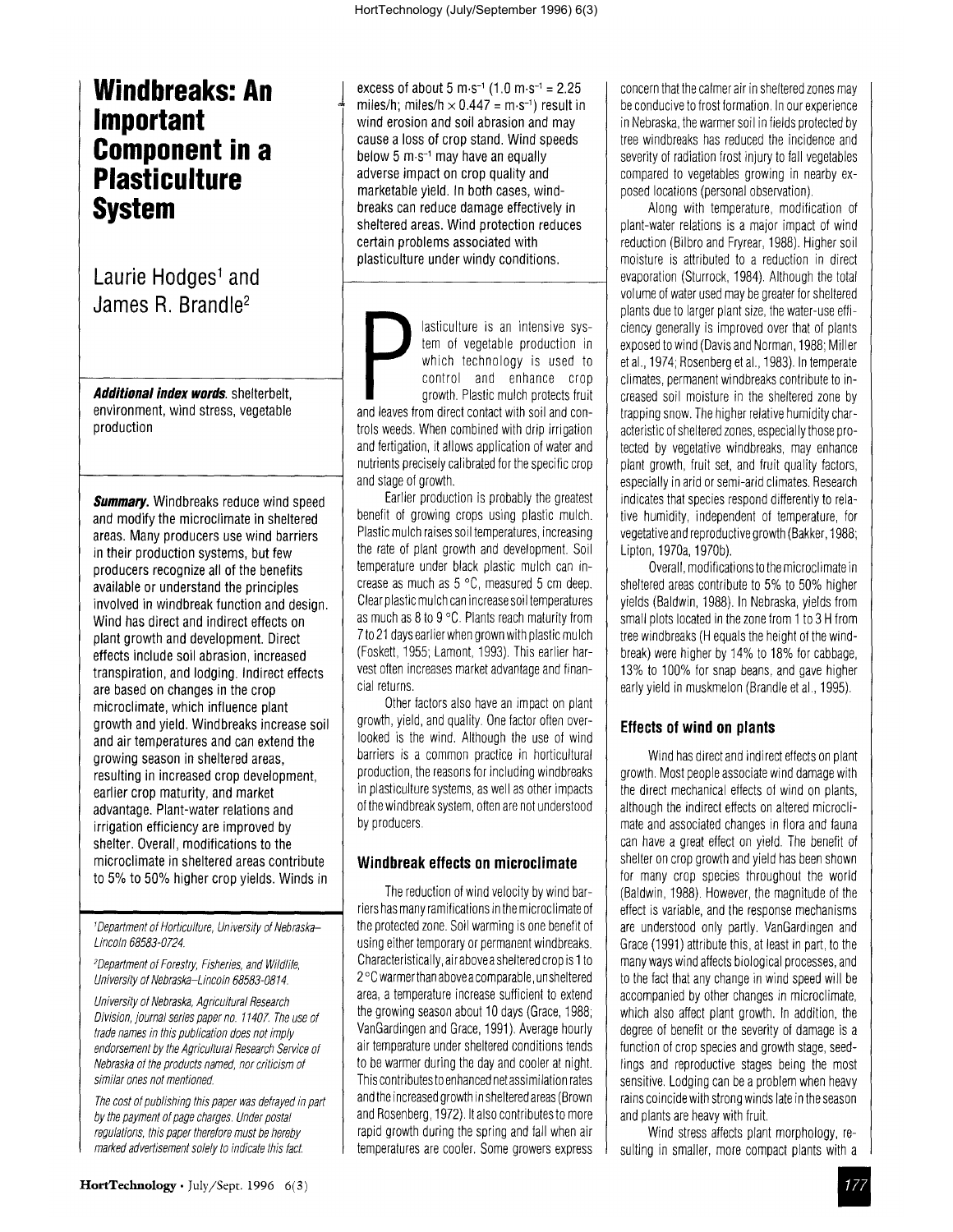(Sentember 1996) 6(3)

higher root: shoot ratio than nonstressed plants (Biddington, 1985). Plants respond to the physical motion of wind by altering growth patterns to increase the mechanical strength of various plant parts. Two types of wind events must be considered: gusts and mean daily winds, The morphological response of crop plants depends more on the intermittent and turbulent nature of wind than on the mean daily wind speed (VanGardingen and Grace, 1991), and the exposure time necessary to induce these responses may be very low, in some cases 30 sor less (Biddington, 1985; Jaffe, 1976; VanGardingen and Grace, 1991), As wind speeds increase, direct damage by wind becomes more of a problem. In much of the United States, wind speeds of 10 to 20 m·s<sup>-1</sup> (1.0 m·s<sup>-1</sup> = 2.25 miles/h; miles/h  $\times$  0.447 = m·s<sup>-1</sup>) occur periodically during the growing season, either due to passing storms or weather fronts. There is considerable literature documenting the damage to growing crops that occurs with wind speeds in this range (Baldwin, 1988; Grace, 1988; VanGardingen and Grace, 1991). Under these conditions, windbreaks provide significant protection, reducing wind speeds by 50% or more,

Vegetables have avery low tolerance to wind stress. The critical threshold wind speed for specific vegetable crops, or that wind speed above which vegetable crop yields are reduced, has not been well established, However, taken as agroup, vegetables generally are listed in the most-sensitive or low-tolerance category compared to other crops (Finch, 1988), Limited research indicates that wind speeds of 4 to 5  $m·s^{-1}$  can have physiologically harmful effects on many vegetables (Baldwin, 1988; Finch, 1988; Lin et al., 1987). These include serious disruption of the plant water balance, suppression of growth, lower photosynthetic efficiency, and adverse impact on pollination and fruit maturation. There is some indication that crops grown for the vegetative parts, such as cabbages, may be more sensitive to wind stress than plants grown for their reproductive tissues (Waister, 1972b; Winter, 1965). In contrast, many of the grain crops used as temporary windbreaks are among the more tolerant crops listed by Finch (1988).

According to NOAA (1983), more than 50% of the winds in the continental United States exceed 3.5 m·s<sup>-1</sup> and 20% exceed 5.8 m·s<sup>-1</sup>, typically measured at 10m height. Fortunately, wind slows as itapproaches the surface due to surface friction and, as aresult, wind speeds near the surface are generally less than  $4 \text{ m} \text{ s}^{-1}$ . At these lower wind speeds, direct wind damage is low and the benefit of shelter may not be as obvious without adirect comparison to an equivalent unsheltered site.

Vegetable and other specialty crops are very sensitive to abrasion by wind-blown soil. As soil flux, wind velocity, or exposure time increase, crop survival, growth, and yield decrease (Fryrear and Downs, 1975b), For the most erosive soils, the threshold wind velocity for soil movement is be thres<br> $\frac{178}{178}$ 

tween 3 and 4 m·s<sup>-1</sup> (Woodruff et al., 1972; Zachar, 1982). Abrasion by larger particles from soil saltation and soil creep may injure plants close to the soil line, Physical abrasion, either by soil particles or plant parts rubbing together, reduces crop stand and decreases yield and crop quality from the remaining plants. In some cases, crops may need to be replanted, resulting in delayed harvest or, occasionally, in complete loss of acrop to an early frost. Since crop quality is a primary factor in the price received for the product, most vegetable and specialty crops benefit from extensive wind protection systems.

The greater sensitivity of young plants to soil abrasion is recognized (Armbrust, 1984; Liptay, 1987). Survival of tomato transplants from sandblast injury increased as the transplant root volume increased (up to 35 cm<sup>3</sup>) or the ageof the transplant increased up to 7weeks (Liptay, 1987), We may assume that this also is true forthe indirect effects of lower wind speeds on stand establishment and flowering.

In most of the major vegetable production areas in the United States, concern with wind and/ or wind-blown soil is greatest during the early spring when stand establishment coincides with seasonally high winds and large areas of exposed soil during field preparation. Vegetable producers need to be especially aware of the problems associated with wind erosion since the soil characteristics that favor production are the same as those typical of erosive soils Vegetable operations frequently are located on well-drained sandy soils or highly organic soils such as muck soils. Sandy soils are favored for early-season planting and the use of plasticulture, since they warm up earlier in the spring and the benefits of plastic mulch are supplemented by natural soil warming. However, these same soils tend to dry out quickly and, thus, are subject to erosion,

Soil loss and abrasion are not the only costs of wind erosion to vegetable producers, When winds erode soil during field preparation and planting, herbicides and nutrients that have be applied to the surface are lost. Hagen and Lyles (1985) estimated that the soil blown from afield may contain 10 to 20 times the organic matter and phosphates as the heavier particles that remain.

Crops that have an indeterminate growth pattern, such as cucumbers, or produce multiple flowers, such as beans, may be better able to compensate for losses caused by wind erosion than determinate crops such as cabbage, carrots, or onions (Fryrear and Downs, 1975a, 1975b). Carrots, peppers, and tomatoes were extremely susceptible to sand injury, whereas southern peas could withstand about five times more abrasion injury than carrots (Fryrear and Downes, 1975a, 1975b),

Soil particles carried by the wind, or plant parts rubbing against each other as the plant moves with the wind, can disrupt the cuticular layer on the leaf. As a result, transpiration increases and, if the leaf epidermis is damaged, water losses from the plant can be very large. The physical abrasion of leaf on leaf may disrupt the normal vapor barrier, but this is difficult to separate from the effects of changes in the microclimate on water use, The damaged cuticle also can predispose the leaf to pollution stress (VanGardingen and Grace, 1991) or invasion by pathogens (Claflin et al., 1973; Kahn et al., 1986; Pohronezhy et aI., 1992).

#### **Wind, crop disease, and insects**

Windblown soil can carry inoculum for bacterial and fungal diseases (Claflin et aI., 1973; Kahn et al., 1986; Pohronezhy et al., 1992) as well as wound plant tissues providing entry points for pathogens, especially bacteria. Shelter from wind and wind-blown soil may reduce the incidence and severity of crop diseases. For example, Claflin et al. (1973) found that common blight of bean [Xanthomonasphaseoli(E.F. Sm.) Dows] increased 120% when the duration of exposure to windblown infested river sand increased from 3 to 5 min, Similarly, pepper plants injured by sandblast, or leaves subjected to wind abrasion by rubbing together, were significantly more susceptible to bacterial spot, developing twice the number of lesions as plants not subjected to wind stress. Wind velocity (8 m·s-') and duration (5 to 10 min) in this study were typical of the gusty winds in late summer storms (Pohronezhy et aI., 1992). Wind scab on 'French' prune (Prunus domestica), caused by wind abrasion, increased infection by pathogens resulting in lost marketable yields equivalent to those caused by russet scab (Michailides and Morgan, 1993). In New Zealand, the economic benefits of wind protection for horticultural crops are at least equal to those of pest and disease control (Sturrock, 1984).

Windbreaks influence the distribution of both crop pests and their natural enemies, In addition, more pollinating insects are found in sheltered areas. For example, bee flight is inhibited at wind speeds of 6.7 to 8.9 m $\cdot$ s<sup>-1</sup> (Norton, 1988). Windbreaks also can reduce damage associated with aphid-transmitted viruses (Simons, 1957). For a complete discussion of insect distribution in shelter, see Pasek (1988),

#### **Windbreak design**

Awindbreak provides two zones of protection, one to the leeward, which extends for a distance of roughly 10 H, and asmaller one to the windward extending about 1to 3H. Although wind speed reduction may extend as much as 20 to 25 Hto the leeward, maximum reductions occurwithin the zone from 3to 6H. The extent of the protected zone depends on the height and density of the windbreak. The density depends on the structure of the vegetation and the width of the barrier. A single row windbreak may provide adequate wind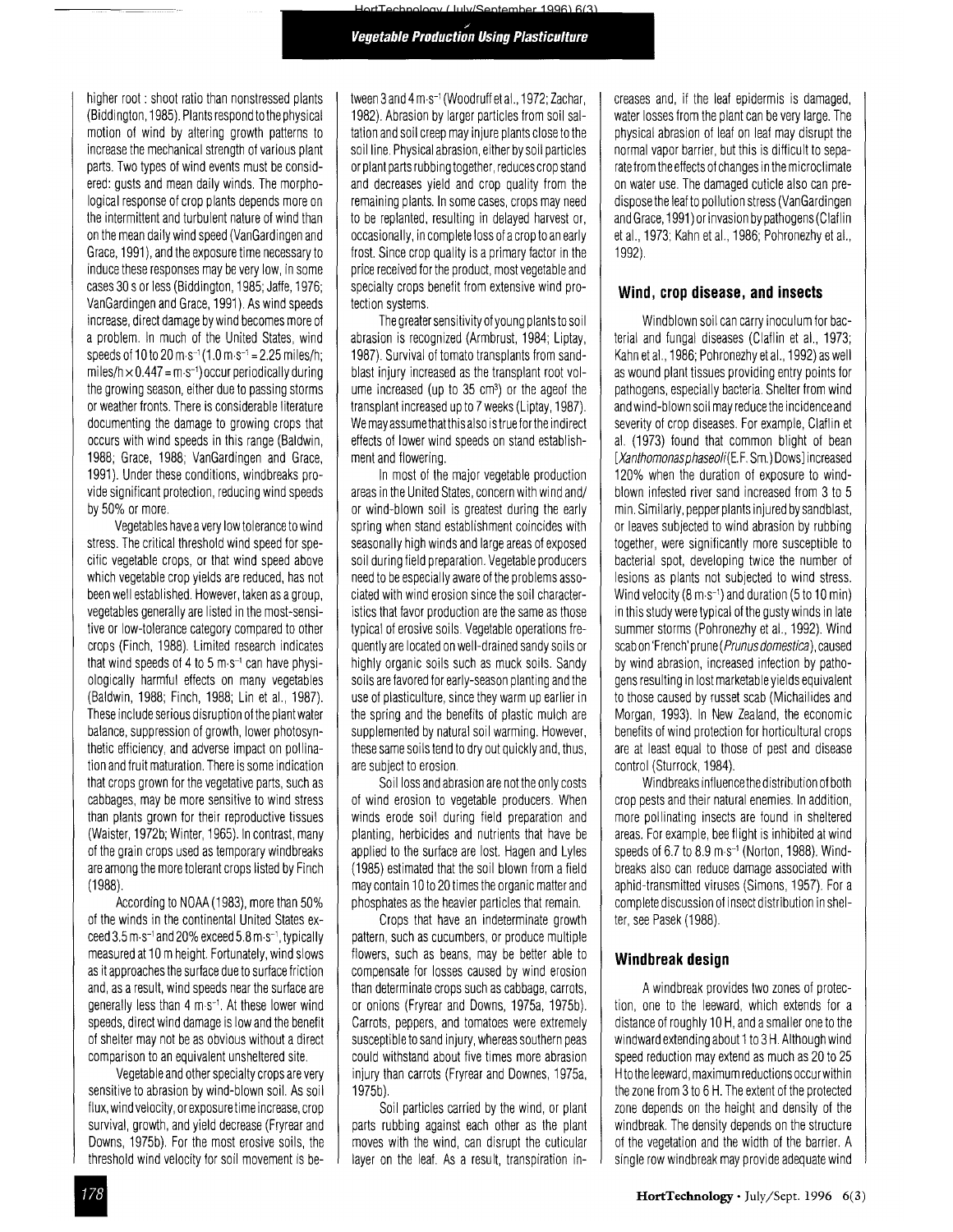protection, but the potential for gaps forming from losses within the row usually favors multiple rows for vegetative windbreaks. Windbreaks with densities of 40% to 60% provide the greatest combined benefits of wind reduction and protected zone (Finch, 1988)

Forexample, when using a1-m-tall ryestrip, the zone of maximum protection extends roughly 10 m, or the distance of six to seven beds on 1.5 mcenters. Similarly, when the rye isyoung, perhaps planted when the beds were formed and only 1to 2weeks before transplanting seedlings, the protection zone would be less; e.g., rye 15 cm tall would provide maximum wind protection for 1.5 m or the distance of one bed.

#### **Types of windbreaks**

Windbreaks can take many forms, including individual plant protectors, plastic row covers, plastic or wood slat fences, raised beds, annual and perennial crops, herbaceous perennial plants, shrubs, and trees. These provide varying degrees of wind protection, and each has advantages and disadvantages within a specific production system. Three major types are discussed.

**Annual herbaceous windbreaks.** Annual herbaceous windbreaks are relatively easy to install, inexpensive, grow quickly, and are compatible with overhead irrigation systems. They allow greater flexibility in farming operations than either artificial windbreaks, such as snow fences, or perennial windbreaks, such as trees and shrubs. Annual barriers can be moved or removed as necessary. Small grains such as rye (Secale cereale L.) or winter wheat (*Triticum aestivum* L) frequently are used inplasticulture systems to protect vegetable crops from wind stress and soil abrasion. Corn (Zea mays L.) is also effective, although somewhat less tolerant of wind stress than either rye or winter wheat (Finch, 1988). These temporary or seasonal windbreaks often are established at the time the plasticulture bed is prepared by omitting the plastic every five to six rows or every 7 to 10 m. Usually the grain is planted at the time of bed formation, allowing several weeks for growth before transplanting.

In mild climates, rye may be planted in the fall with additional starter fertilizer to promote early growth and agood, thick stand. These fall plantings provide greater wind protection to vegetables planted early in the spring such as cole crops or onions. Rye also can be planted across the entire field the previous fall or in the early spring, before laying plastic. However, it is recommended that the rye be killed early enough so that the debris in the beds does not interfere with fumigation or laying of plastic. Often grain is mowed when it begins to head to reduce volunteer grain inrotation crops. The mowed rows then are used as drive rows or utility rows for crop maintenance and harvesting.

In some parts of the United States, small

grain is used as a winter cover crop to reduce winter wind erosion and nitrogen leaching. The grain cover crop istilled under inthe early spring, before planting the vegetable crop and early enough for decomposition to occur (Lanterman et al., 1985). Strips are left in the field at intervals of 15 to 20 mand are allowed to develop to maximum height and serve as windbreaks. Some growers remove strips of grain with shielded sprays of nonselective herbicides such as paraquat, glyphosate, sethoxydim (Poast), or fluazifop (Fusilade) rather than till them under during field preparation (Lanterman et al., 1985; Zandstra and Warncke, 1993). Regardless of how it is formed, the herbaceous windbreak should be established early enough to provide adequate protection to the seedling or transplanted crop. One major limitation to the use of herbaceous annual barriers isthat weather conditions may limit the growth of the barrier and thus limit the effectiveness of the barrier during the early growing season.

An area of considerable interest is the use of mixed grass and legume strips as windbreaks in vegetable production. The legume crop increases the density and roughness factor of the windbreak strip while providing greater habitat diversity for beneficial insects (Bugg et al., 1991) Concomitantly, the vegetative windbreak may serve as a host to pest insects. The dynamic management of a vegetative windbreak to enhance the physical and biological components of an agro-ecosystem is poorly understood at this time and requires multidisciplinary approaches to derive practical and efficient production systems.

Concepts important to management of the arthropod component were reviewed by Bugg (1992) and for the vegetation by Phatak (1992). For example, rye may serveasa host to certain aphids early in the season, which in turn attract lady beetles (Coccinellidae) and parasitic wasps that also may attack vegetable insect pests (Bugg, 1992). Lady beetles move from senescent wheat to other crops in search of prey (Maredia et al., 1992); this may be analogous to the destruction of grain windbreaks in aplasticulture system with subsequent insect movement to vegetables, although this has not been documented experimentally. Ifrye strips are killed or mowed, the residue has important implications in soil and water conservation and maysuppress weeds through alleopathic interactions (Phatak, 1992). The potential dual use of vegetative strips as windbreaks and as insectary strips is an exciting and complex area of investigation.

When selecting plants for use as annual windbreaks, the general recommendations are that the density of the barrier should be 50% to 60% for crop production benefits. Rows should be oriented perpendicular to the predominantdirection of erosive winds. If there is no predominant wind direction, the rows should be planted closer together, either on the contour or in aserpentine pattern. The plants selected should be relatively resistant to lodging and spaced for maximum effectiveness.

Generally, multiple rows are planted at 10- to 15- Hincrements across the field. This reduces the number of rows subject to competition. One exception is noted. Beste (1986) found that strips of small grain 15 to 30 em wide, planted between each pair of rows of vine crops, formed more effective windbreaks than 3mwide strips planted 18to 24 mapart. The grain was allowed to grow 0.5 to 1mtall to increase wind protection and then was killed selectively with either sethoxydim or fluzazifop to suppress grain seed developmentand reduce intercrop competition. Additional research on various combinations and configurations is warranted, and producers should experiment with various spacings to determine the best solution for their operation.

**Perennial windbreaks.** Windbreaks of perennial plants such as trees or shrubs, and in some cases perennial grasses, can be used singularly or in combination with annual windbreaks distributed across the crop field. Trees and shrubs along riparian corridors often provide valuable, yet overlooked, benefits in wind reduction. Perennial grass barriers function in the same manner as annual herbaceous barriers and therefore are not discussed in detail. They offer one distinct advantage over annual barriers in that they provide protection during the winter and early in the growing season. The remainder of this discussion focuses on traditional tree and shrub barriers.

The two major advantages of tree windbreaks are height and longevity. With protection on the leeward and windward side of awindbreak, the sheltered zone between two parallel windbreaks can extend for 100 to 150 mor more. While it may take 10 to 20 years for atree windbreak to reach its mature height, most tree windbreaks have a life span of more than 50 years. Thus, once established, tree windbreaks provide protection throughout the year and for a number of years.

The major disadvantages of tree windbreaks include the time necessary to reach a mature height and the degree of competition with an adjacent crop. Using a combination of annual barriers within abackbone of tree windbreaks, a producer can achieve immediate protection while investing in a long-term solution. Careful selection of tall, deep-rooted tree species and use of the zone next to the tree row for field access can minimize the area devoted to the windbreak and reduce the amount of competition to alevel more than compensated for by the increase in yield and quality on the protected acres. With as little as 1% to 5% of the land base devoted to windbreaks, a producer can protect acrop, improve yield and quality, and increase profitability (Brandle et al., 1992,1995).

**Artificial windbreaks.** Snow fences and various paper or plastic barriers are noncompetitive wind barriers, which, depending on the design, may be installed each year or be more permanent. Artificial windbreaks are used on the edges of annual crops or as strips through the planting, ting,<br>179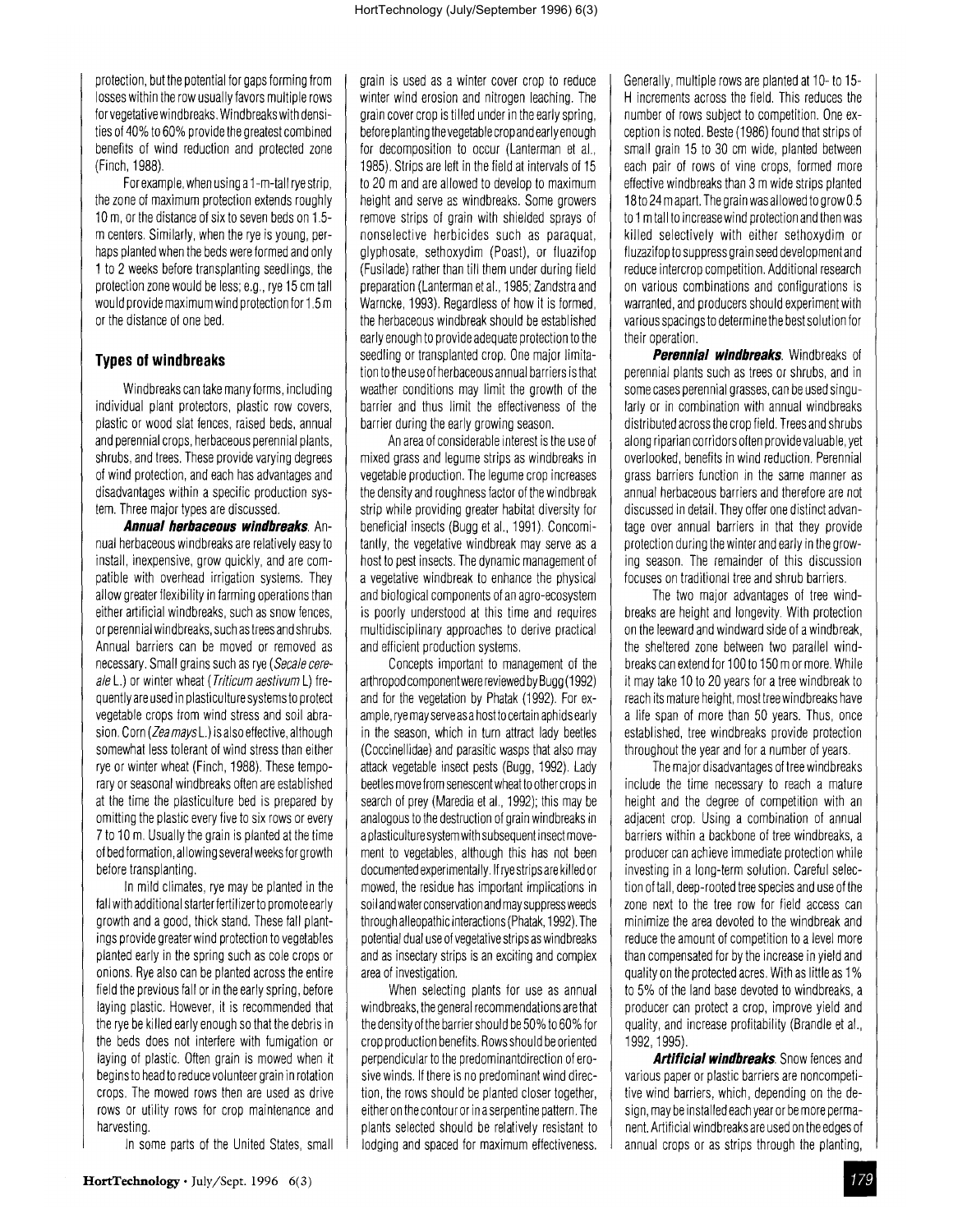spaced through the field similar to annual grain windbreaks. If large permanent wind screens are used, the design should include access for farm equipment and consideration of the characteristics of the equipment used to manage the crops. Artificial windbreaks offerthe advantages oflack of competition for water or nutrients with the crop rows immediately adjacent to the windbreaks.

Higher yields and changes in microclimate comparable tothose achieved with vegetative wind barriers have been recorded. Bagley and Gowen (1960) found significantly higher yields related to shelter of snapbeans (37%) and tomatoes (30%). Monette and Stewart (1987) investigated the effect ofa plastic windbreak 1.5 mhigh on bell pepper yields at distances of  $3$  to  $30$  H in the lee of the windbreak. Peppers were grown with and without perforated black plastic mulch, In a dry year, pepper fruit numbers were improved by shelter although no improvement was found during the following year with more moisture. Mulching gave higher yields than windbreak protection, but only in unsheltered conditions (Monette and Stewart, 1987). In Canada, plastic fiber windbreaks of different porosities gave 4.5 t-ha<sup>-1</sup> higher potato yields when wind speeds were reduced by 50% to 60% of the of the control (Begin et al., 1994). Marketable yield ofcarrots were higher when grown in the protected zone behind a plastic windbreak, and exhibited improved vitamin, color, and sensory attributes, which correlated with proximity to the windbreak (Taksdal, 1992). Even reductions in relatively low average wind speeds can give significantly higher yields. For example, strawberry yields were higher by an average of 56% over a3 year period when mean wind speeds were reduced 31% from 1.6 to 1.1  $m s^{-1}$  using plastic mesh screens (Waister, 1972a), However, Harrison and Chrimes (1988) using 3.5-m-high, four-square enclosures of50% permeable wood slat fences for wind protection of trellised runner beans found significantly higher yields only in years when strong winds occurred during the growing season. Average wind speed reduction due to shelter was 50%. Although significantly higher total yields were inconsistent from year to year, quality of Class Ibeans was higher from the protected plants and produced a significantly higher calculated gross market value (more than \$774 per acre). Makus (1989) found a significantcorrelation between a 52% reduction in wind speed using an artificial barrier and higher yields of the combined U.S. Fancy and U.S. No. 1 fruit for field-grown, trellised cucumbers, The higher grades were due primarily to reduced skin abrasion of the fruit.

Wind protection also can be achieved with continuous plastic row covers, which are most noted for their effects on soil and air temperature and, to a lesser extent, on wind and sandblast protection. The use of plastic row covers in specialtycrop production has developed rapidly since the 1960s. Wells and Loy (1993) reviewed the use ofrow covers to enhance crop production, including the role ofrow covers for wind protection. Use of field windbreaks, either annual or perennial, can reduce wind damage to the plastic covers while also providing higher soil and air temperatures and reducing evaporation from the soil, thereby maintaining higher soil moisture,

#### **Conclusion**

Windbreaks reduce wind speed and improve microclimate in the sheltered zones. They provide many direct benefits to the producer while maximizing the ecological benefits of ecosystem diversity, They should bean integral part of all vegetable production systems, including plasticulture. While the effects of high wind speeds and soil abrasion are quickly evident, other less obvious reductions in yield and crop quality can result from wind stress at relatively low wind speeds. Wind protection systems, either artificial or vegetative, permanent or seasonal, offer benefits in improved microclimate for plant growth Windbreaks enhance the soil warming and improve the water use efficiency characteristic of plasticulture. Abetter understanding of how shelter modifies crop growth will allow design of wind protection systems which achieve the desired modification in microclimate and plant growth, while reducing the expense of windbreak establishment. A detailed review of windbreak technology is available (Brandle et al., 1988).

#### **Literature Cited**

Armbrust, D.V. 1984. Wind and sandblast injury to field crops: effect of plant age. Agron. J. 76:991-993.

Bagley, W*T.* and F.A. Gowen. 1960. Growth and fruiting of tomatoes and snap beans in the shelter areas of a windbreak. Proc. 5th World Forestry Congr. 3:1667-1670

Bakker, J.C. 1988. Effects of humidity on growth and production of glasshouse cucumbers, tomatoes and sweet peppers. Acta Hort. 229: 159-163.

Baldwin, C.S. 1988. The influence of field windbreaks on vegetable and speciality crops. Agriculture, Ecosystems, and Environment 22/23:191-203.

Bégin, S., J. Calandriello, and P.A. Dubé. 1994. Plasticulture R&D in Quebec Region. Proc. Natl. Agr. Plastics Congr. 25:7-12.

Beste, C.E. 1986, Rye and wheat control with fluazifop and sethoxydim for windbreaks, Proc, Western Soc. Weed Sci. 39:215-216,

Biddington, N.L. 1985. A review of mechanically induced stress in plants. Scientific Hort. 36:12-20,

Bilbro, J.D. and D.W. Fryrear, 1988. Annual herbaceous windbarriers for protecting crops and soi Is and managing snowfall. Agr. Ecosystems. Environ. 22/ 23:149-161.

Brown, H.W. and N.J. Rosenberg. 1972. Shelter effects on microclimate, growth and water use by irrigated sugar beets in the Great Plains. Agr. Meteorol. 9:241-263.

Brandle, J.R., D.L. Hintz, and J.W. Sturrock. 1988. Windbreak technology. Proc. Inti. Symp. Windbreak Technol., Lincoln, Neb. 23-27 June 1986, Elsevier, New York.

Brandle, J.R., L. Hodges, and J. Stuthman. 1995. Windbreaks and specialty crops for greater profits In: Agroforestry and sustainable systems: Symposium proceedings. USDA For. Serv. Gen. Tech.Rpt. RM-GTR-261.

Brandte, JR, BB. Johnson, and *T.* Akeson. 1992. Field windbreaks: Are they economical? J. Production Agr. 5:393-398.

Bugg, R.L., F.L. Wäckers, K.E. Brunson, J.D. Dutcher, and S.C. Phatak. 1991. Cool-season cover crops relay intercropped with cantaloupe: influence on a generalist predator, Geocoris punctipes (Say) (HemipteraLygaeidae), J. Econ. Entomol. 84:408- 416.

Bugg, R.L. 1992. Using cover crops to manage arthropods on truck farms. HortScience 27:741-745.

Claflin, L.E., D.L. Stuteville, and D.V. Armbrust. 1973. Wind-blown soil in the epidemiology of bacterial leaf spot of alfalfa and common blight of bean. Phytopathology 63:1417-1419,

Davis, J.E. and J.M. Norman, 1988. Effects of shelter on plant water use, Agr. Ecosystems Environ. 22/ 23:393-402,

Finch, S.J. 1988. Field windbreaks: Design criteria. Agr. Ecosystems Environ, 22/23:215-228,

Fryrear, D.W. and J.D. Downes, 1975a. Estimating seedling survival from wind erosion parameters. Trans, Arner. Soc. Agr Eng. 18:888-891,

Fryrear, D.W. and J.D. Downes. 1975b. Consider the plant in planning wind erosion control systems, Trans. Amer. Soc. Agr. Eng. 18:1070-1072.

Foskett, RL. 1955. Wind barriers increase vegetable yields. South Dakota Farm Home Res. 49:25-29

Grace, J. 1988. Plant response to wind. Agr. Ecosystems Environ. 22/23:71-88.

Harrison, D.J. and J.R. Chrimes, 1988. The effect of shelter on the yield, quality, and value of runner beans, Res, Dev. Agr. 5:53-58.

Hagen, L.J. and L. Lyles. 1985. Amount and nutrient content of particles produced by soil aggregate abrasion, p. 117-129 In: Erosion and soil productivity: Proceedings of the National Symposium on Erosion and Soil Productivity. Amer. Soc. Agr. Eng., St. Joseph, Mich.

Jaffe, M.J. 1976. Thigmomorphogenesis: a detailed characterization of the response of beans (Phaseolus